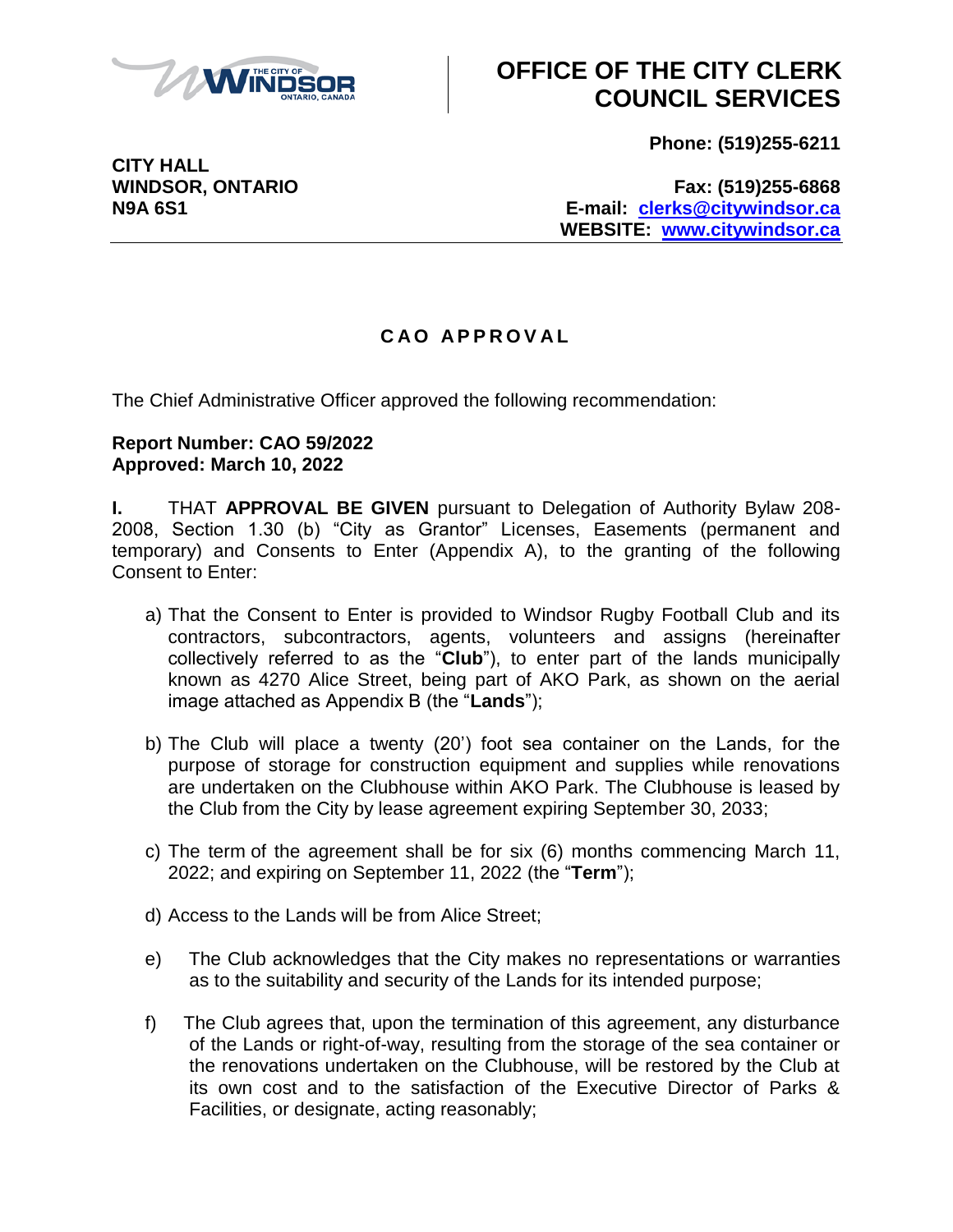

## **OFFICE OF THE CITY CLERK COUNCIL SERVICES**

**Phone: (519)255-6211**

**CITY HALL**

**WINDSOR, ONTARIO Fax: (519)255-6868 N9A 6S1 E-mail: [clerks@citywindsor.ca](mailto:clerks@citywindsor.ca) WEBSITE: [www.citywindsor.ca](http://www.citywindsor.ca/)**

- g) The Club will comply with the most up-to-date regulations in place under the *Emergency Management and Civil Protection Act*, as amended from time to time, regardless of the frequency of such amendments. The Club will also comply with any guidelines and best practices issued by the Province of Ontario or any other governing body in relation to limiting the spread of COVID-19*;*
- h) The Club will be required to provide the City with indemnification and require proof of insurance with the following minimal coverage, satisfactory to the City:
	- $\triangleright$  \$5,000,000 Commercial General Liability coverage with "The Corporation" of the City of Windsor" listed as an additional insured and cross-liability coverage and 30 days' notice of cancellation;

The City reserves the right to amend, restate and/or supplement the above requirements as determined by the City's Risk and Insurance Department from time to time.

**II.** THAT the Chief Administrative Officer and the City Clerk **BE AUTHORIZED** to sign a Consent to Enter Agreement with the Club, approved as to form by the City Solicitor, or designate and as to technical content by the Executive Director of Parks & Facilities.

> Report Number: CAO 59/2022 Clerk's File: APM/14289

*Anna Ciacelli*

Deputy City Clerk/Supervisor of Council Services March 11, 2022

Department Distribution

| <b>Lease Administrator</b>                          |  |  |  |
|-----------------------------------------------------|--|--|--|
| <b>Manager of Real Estate Services</b>              |  |  |  |
| Commissioner, Legal & Legislative                   |  |  |  |
| <b>Services</b>                                     |  |  |  |
| <b>Executive Director of Parks &amp; Facilities</b> |  |  |  |
| <b>Commissioner, Community Services</b>             |  |  |  |